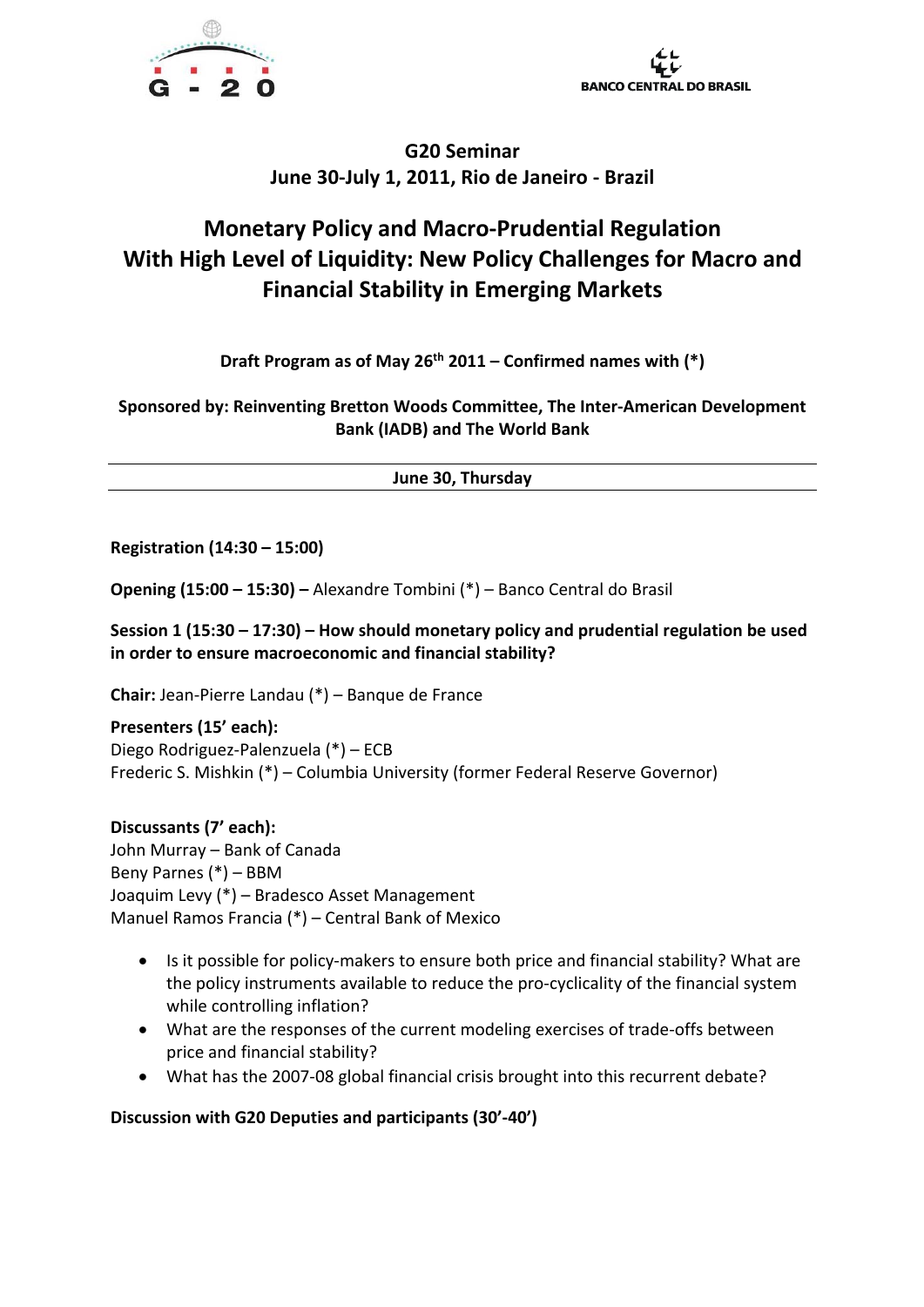

**BANCO CENTRAL DO BRASIL** 

**Roundtable (17:30 – 18:30) – Do we know how to prevent financial bubbles, should we try and if so when and how?**

## **Moderator: TBD**

**Panelists (5-6' each):** Claudio Borio (\*) – BIS Frederic S. Mishkin (\*) – Columbia University (former Federal Reserve Governor) Michael Dooley (\*) – UCSC

## **Discussion with G20 Deputies and participants (30-40')**

**Dinner (20:00 – 22:00) – Keynote Speaker:** Alan Blinder (\*) – Princeton University

**July 1st, Friday**

#### **Session 2 (09:00 – 10:50) – How should financial stability be defined and measured?**

**Chair:** Joerg Asmussen (\*) – Federal Ministry of Finance – Germany

**Presenters (15´each):**  Stijn Claessens – IMF Joshua Aizenman (\*) – UCSC

#### **Discussants (7' each):**

Jae Chun Kim – Bank of Korea Bernard Appy (\*) – BMF-BOVESPA Octavio de Barros (\*) – Bradesco Maria Helena Santana (\*) – CVM Carlos Kawall (\*) – Safra

- What are the various indicators that can define and/or be associated with financial stability and/or instability? (e.g., rapid credit growth beyond past historical trend; stock market developments; rapid asset price growth).
- What indicators should we observe and monitor closely given local market characteristics of financial stability?
- Should financial stability be an explicit objective or merely a concern for central banks?

#### **Discussion with G20 Deputies and participants (30-40')**

#### **Coffee Break (10:50 – 11:10)**

**Session 3 (11:10 – 13:00) – Should we define new rules for central banks to react to financial instability?**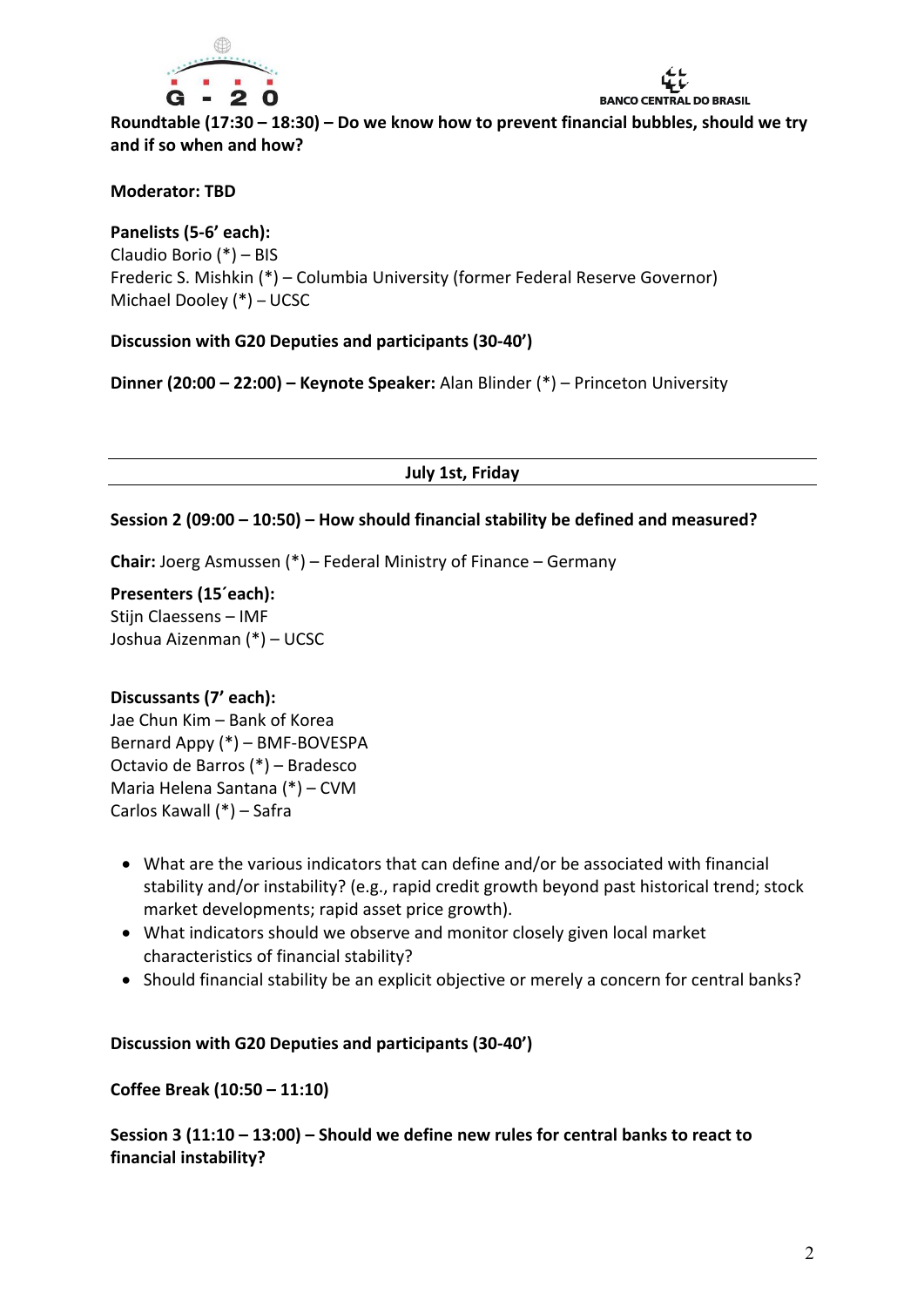

**Chair:** Mahmoud Mohieldin (\*) – World Bank Managing Director and G20 Deputy

**BANCO CENTRAL DO BRASIL** 

## **Presenters (15' each):**

Pierre-Richard Agénor (\*) – University of Manchester Pier Carlo Padoan (\*) -- OECD Claudio Borio (\*) – BIS Leonardo Leiderman (\*) – Tel Aviv University

# **Discussants (7' each):**

Ignazio Visco – Banco D'Italia Ilan Goldfajn (\*) – Itaú-Unibanco Eduardo Loyo (\*) – BTG Pactual Samuel Pessoa (\*) – FGV/RJ

- Should we aim at designing a rule-based approach to combine monetary policy and prudential regulation?
- How can we best define credit growth gaps? Are they useful to assess financial stability?
- Should flexible inflation targeting (FIT) be adapted to take into account the role for financial conditions in the transmission mechanism?
- What has the 2008-09 global financial crisis brought into this recurrent debate?

## **Discussion with G20 Deputies and participants (30'-40')**

**Lunch (13:00 – 14:30) – Keynote speaker:** Armínio Fraga (\*) – Gávea Investment

## **Session 4 (14:45 - 16:45) – Emerging Markets (EMEs) experiences with the New Policy Challenges for Macro and Financial Stability in Emerging Markets**

**Chair:** Benoît Coeuré – Ministry for the Economy, Industry and Employment – France

## **Presenters (7' each):**

Carlos Hamilton Vasconcelos (\*) – Central Bank of Brazil Karim El-Aynaoui (\*) – Central Bank of Morroco David Vergara (\*) – IMF Otaviano Canuto (\*) – World Bank Eduardo Fernandez-Arias (\*) – IADB Ramon Moreno (\*) – BIS Samir Assaf (\*) – HSBC

- How can EMEs address the problems posed by excessive credit growth and asset price bubbles? What can be the combination of policy instruments that is most efficient?
- Are these issues applicable only to advanced economies and EMEs and how can we address them in low income countries?
- What policy instruments have they been using and which are the most efficient ones?
- How do country differences–exchange rate regime, degree of international financial integration, institutional development–matter?